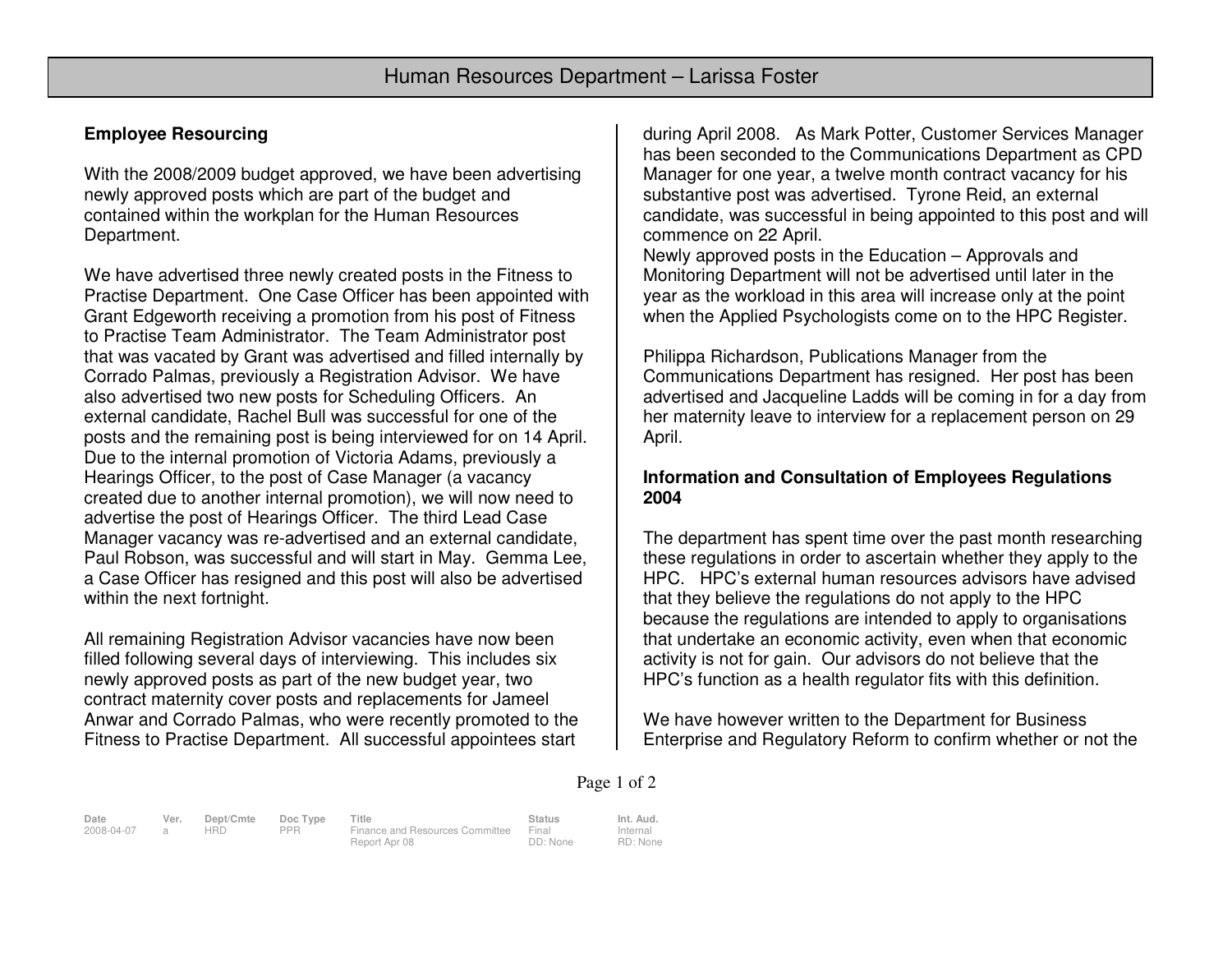regulations do apply to the HPC, as previous correspondence from them indicates that they believe the regulations may apply. We will provide a further update to the Committee at the next meeting.

### **Planning for 2008/2009**

The Department spent a day in March planning the workload over the year ahead so that all recruitment, training and project needs could be met in a timely fashion and in accordance with the workplan.

It was agreed that in April and May we would commence work on the exit interview report (findings of which will be given at the next Finance and Resources Committee meeting), complete CRB checks for any newly employed Fitness to Practise employees, collate training needs as a result of the performance reviews, set up disciplinary training for new managers in May, and work on the report on Equality and Diversity matters for the Finance and Resources Committee to consider in July.

#### Page 2 of 2

Internal

RD: None

**Date Ver. Dept/Cmte Doc Type Title Status Status Int. Aud.**<br>2008-04-07 a HRD PPR Finance and Resources Committee Final Internal 2008-04-07 a HRD PPR Finance and Resources Committee Final

Report Apr 08

DD: None